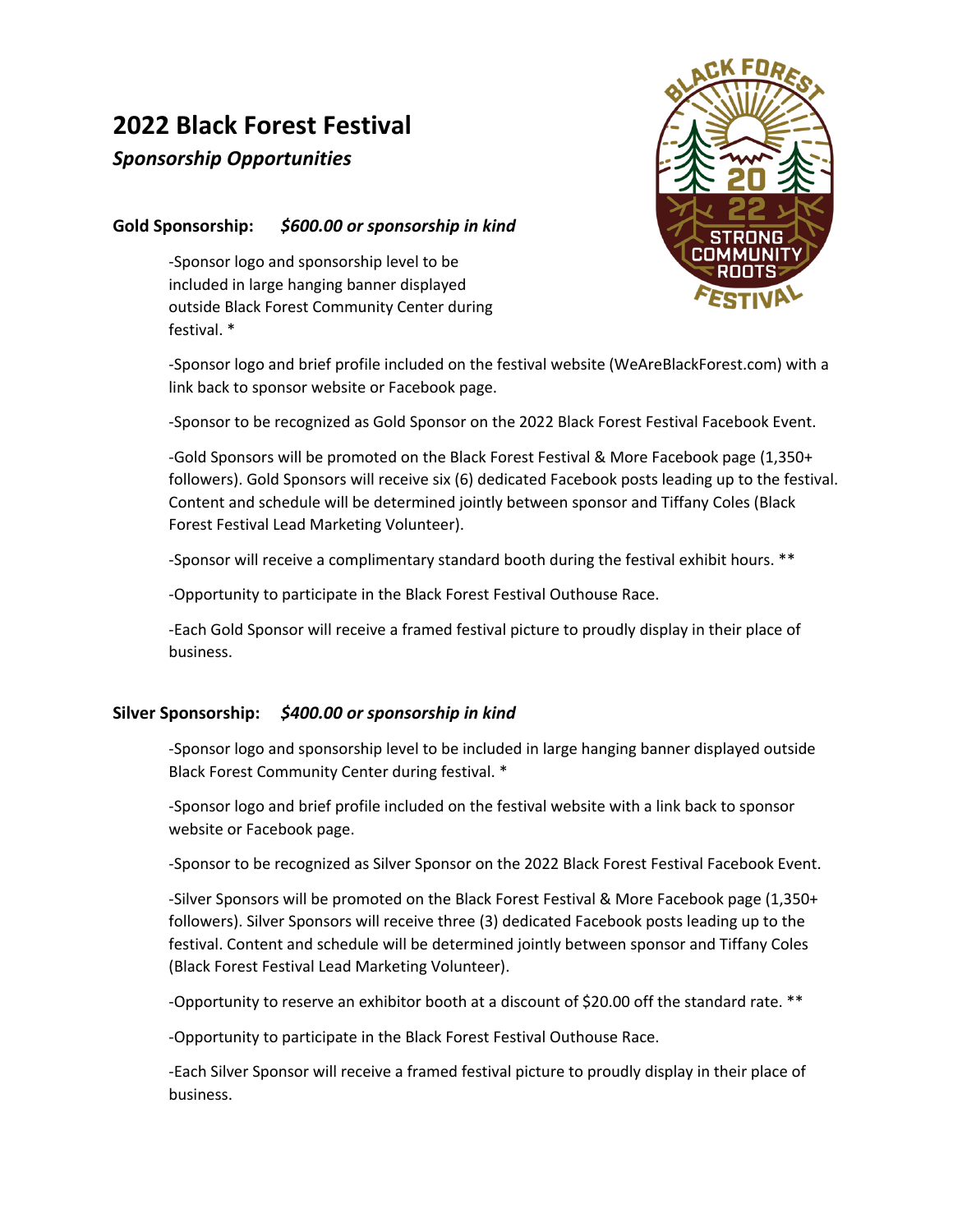#### **Bronze Sponsorship:** *\$200.00 or sponsorship in kind*

-Sponsor logo and sponsorship level to be included in large hanging banner displayed outside Black Forest Community Center during festival. \*

-Sponsor logo and brief profile included on the festival website with a link back to sponsor website or Facebook page.

-Sponsor to be recognized as Bronze Sponsor on the 2022 Black Forest Festival Facebook Event.

-Opportunity to participate in the Black Forest Festival Outhouse Race. \*\*

-Each Bronze Sponsor will receive a framed festival picture to proudly display in their place of business.

*\*Sponsorship level must be determined, and business logo submitted by July 15th, 2022, to allow time for design and printing.*

*\*\*Sponsor must determine if they want to participate in the Outhouse Race and if they want the complimentary or discounted booth space at the time of contract (if applicable to sponsorship).*

# **I would like to sponsor the 2022 Black Forest Festival!**

My sponsorship level is:

| Gold Sponsor   |
|----------------|
| Silver Sponsor |
| Bronze Sponsor |

Other Amount \$\_\_\_\_\_\_\_\_\_\_\_\_\_\_

Please detail arrangements of sponsorship in kind (if applicable):

My primary point of contact/s regarding sponsorship details and deliverables is:

| Name:  | Name:  |
|--------|--------|
| Phone: | Phone: |
| Email: | Email: |